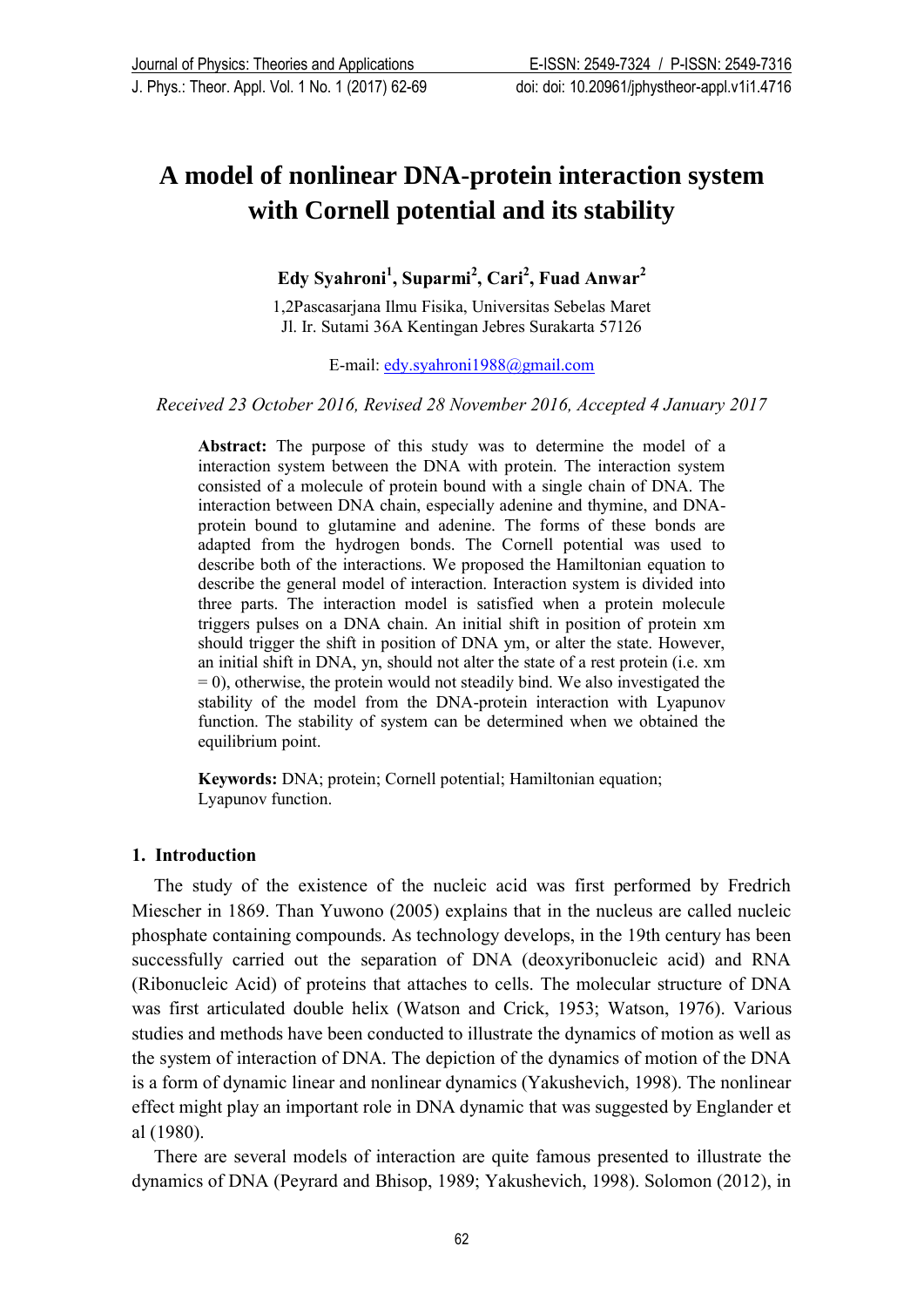her study, to learn about the dynamics of motion and thermal effects models Peyrard-Bhisop (PB) associated with external potential. Research on the longitudinal motion non harmonic and nonlinear excitation DNA also began modeled (Pthasne, 2016). The dynamics of the transcription bubble in DNA is studied by using a nonlinear model in which torsional and longitudinal conformations of the biomolecule are coupled. In the absence of forcing and dissipation the torsional dynamics is described by a perturbed kink of the Sine-Gordon DNA model, while the longitudinal conformational energy propagate as phonons (Garbo, 2016).

DNA dynamics of the system cannot be separated by the DNA molecule interaction with molecules in the surrounding area, both with adjacent DNA molecules, and proteins. The interaction that occurs in these molecules is generally a no covalent interaction, divided into hydrogen bonding, ionic bonding, Van der Waals interactions and interactions Hydrophobic (Tom, 2011). From these interactions, hydrogen bonding interactions are most easily observed interaction. Signal transmission is obtained from the experiments on the interaction of DNA already been learned. The signal comes from the regulatory proteins and is transmitted through the process of protein binding to DNA. Some models put forward to show symptoms (Hogan, 1979; Ptashne, 1986; Wang, 1988). We assume that the protein molecule induces conformational local distortion of the base pairs that cause respiratory soliton excitation. Protein regulator will increase the amplitude of respiratory soliton model PB (Sataric and Tuszy´nski, 2002).

In this study, we proposed a model Hamiltonian and the equations of motion of the interaction of DNA with proteins. The equation of motion obtained by lowering the Hamiltonian equation of the position where the result of a decrease in the equation obtained by the equations of motion. In the next section, to do the analysis and display system stability portraits phase of the system. While potentially used is composed of Cornell potential consists of Coulomb potential and linear potential. The general form Cornell potential equation can be seen in the article Hamzavi (2013) and Castro (2013).

# **2. Interaction Form, Hamiltonian Model, and Equation System of Movement**

In this study, the researchers made the simplest model of interaction between DNA molecules with protein. The proteins or DNA molecules selection was adapted to the particular chemical structure of the hydrogen bonds between nucleotides of DNA and protein molecular bonds. The chains of DNA molecules was using adenine (A) and thymine (T), while for the protein molecules using glutamine (G). The bonds between adenine  $(A)$  with thymine  $(T)$ , and adenine  $(A)$  with glutamine  $(G)$ , occurred due to two hydrogen bonds. Interaction model that is used consists of two values of degrees of freedom, namely xm, which represented the interaction between DNA molecules with protein molecules, and ym, represented the interaction between the molecular chains of DNA. In this interaction model, the molecular chains of DNA were limited to merely obtain two DNA molecules. The model of interaction generally can be represented by a form of interaction that was appeared in Figure 1.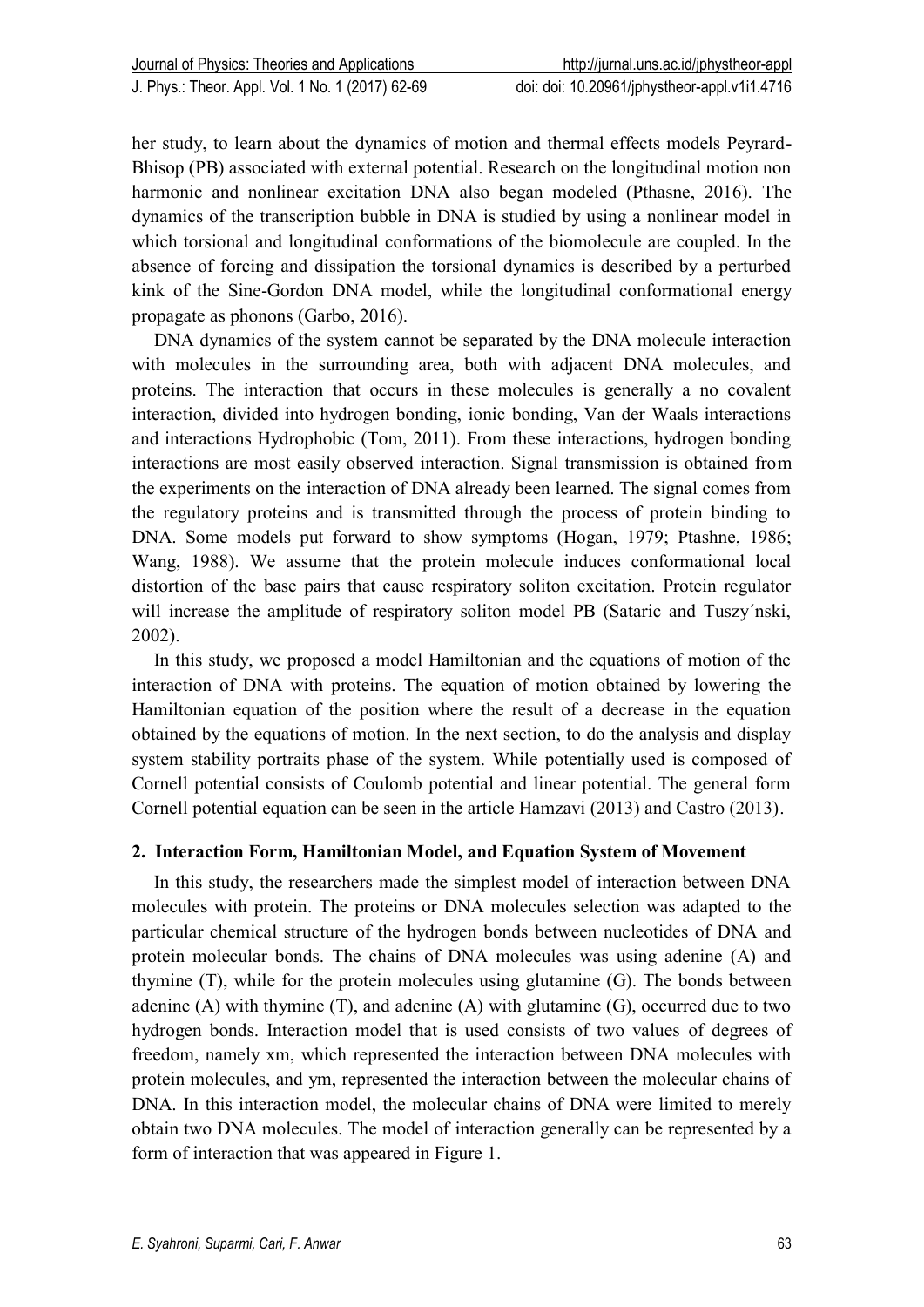



In this study, researchers used a Hamiltonian consisted of three parts, namely the Hamiltonian chain interaction of DNA, Hamiltonian protein interaction, and Hamiltonian interaction in general of both the bonds. While the review limits the dimensions used only in the direction of the x-axis and y-axis, or only on the twodimensional planes. The Hamiltonian models were represented by the following equation:

$$
H = H_{DNA} + H_{Prot} + H_{int}
$$
 (1)

With Hamiltonian DNA as followed:

$$
H_{DNA} = \sum_{n} \frac{p_{yn}^2}{2M_D} + \left[ -\frac{a}{y_n} + by_n \right] + \frac{k}{2} (y_n - y_{n-1})^2
$$
 (2)

The second term of Equation (2) was a common form of potential Cornell, while the index n was the nth DNA position. Mass MD and momentum Pym were considered homogeneous. k was a coupling parameter of the interaction between DNA molecules with each other's. Then, a and b were parameters of potential Cornell. Hamiltonian in the interaction between protein molecules of DNA was represented by the following equation:

$$
H_{\text{Prot}} = \frac{p_{xm}^2}{2M_P} + \left[ -\frac{c}{x_m} + dx_m \right]
$$
 (3)

With the MP was a mass of the protein, c and d were parameters at the Cornell potential interactions with proteins. In addition to the second Hamiltonian, interaction was the interaction between the protein molecules with a system of DNA molecules. In the last part, the interaction Hamiltonian could represent the condition. Here was the general form of the Hamiltonian interaction.

$$
H_{int} = \sum_{n} \chi x_{m}^{i} y_{n}^{j}
$$
 (4)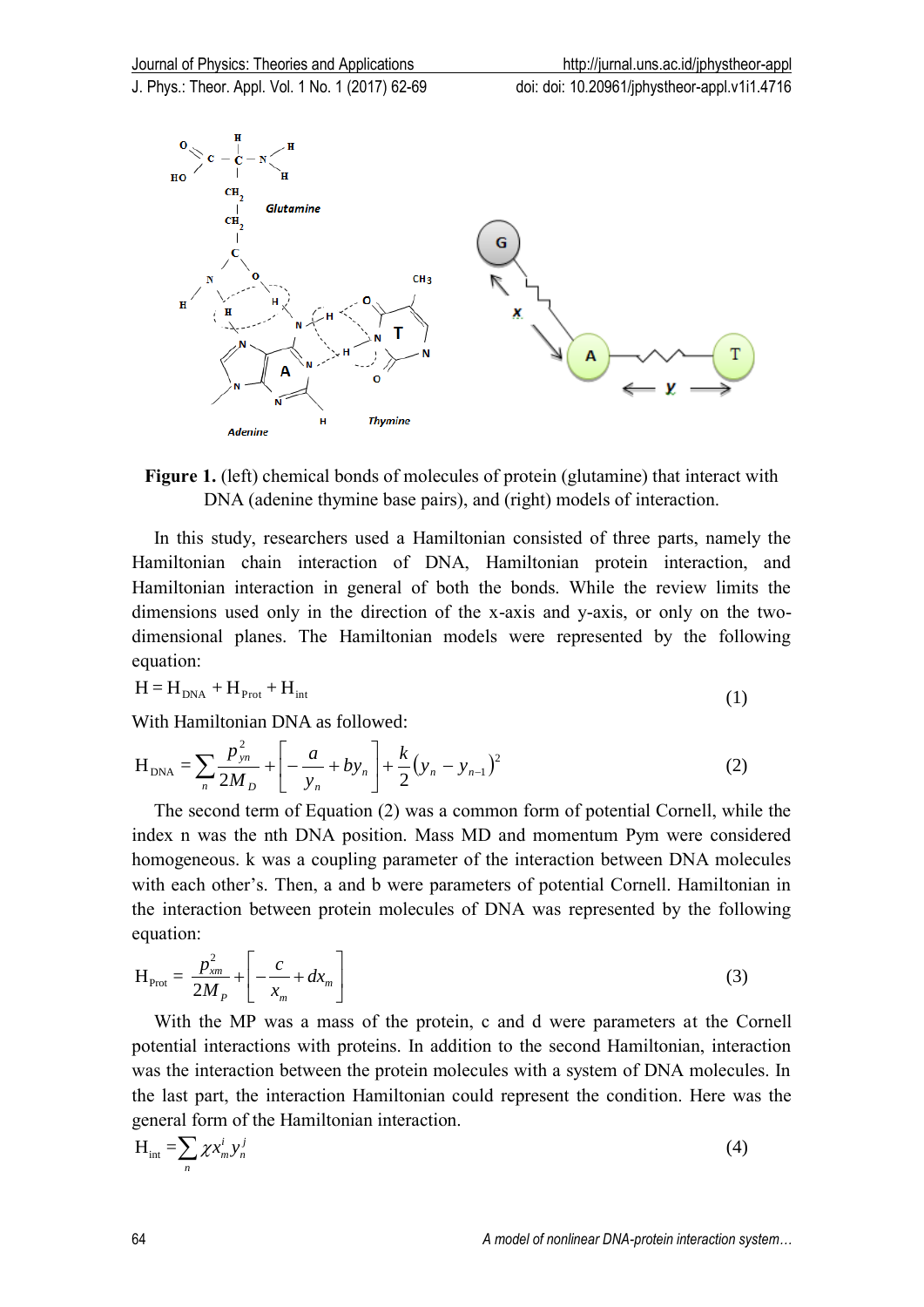Coupling parameter  $\chi$  projected the sensitivity and the strength of the interactions occurred. While the value of the rank i and j would determine the most within their model of interaction with the condition of interaction expected. To determine the dynamics of DNA-protein interactions, we need to review the form of the Hamiltonian interaction equation. The steps you need to do is setting the value of the rank i and j. Doni (2016), in his article explaining the value of each parameter adapted to the special conditions depended on the biological requirements were affected by the oscillators initial conditions. In our proposed model we expected of a protein molecule to come and interact with the DNA chain would trigger pulses on DNA binding. This meant that it obtained the initial shift xm to trigger a shift yn, or changed the condition.

However, the initial shift DNA, yn, it should not change the state of a protein that was currently in a state of rest (i.e when  $x_m = 0$ ), as at the time if there was no protein so that the protein would not steadily bind. This could be understood by considering the equations of motion derived from the Hamiltonian. It aimed to determine the value of the rank i and j where to obtain  $\frac{dH}{ds}$  as equation of motion. The equation shown as followed:

$$
\mathbf{w}_{y_m} = -\frac{a}{y_m^2} - b + k \left( 2y_m - y_{m+1} - y_{m-1} \right) - j \chi x_m^i y_m^{j-1}
$$
\n(5)

$$
m x_m = -\left[\left\{\frac{c}{x_m^2} + c\right\} + i\chi x_m^{i-1} y_m^j\right]
$$
(6)

In equation (5), part of the third was expected not to contain variable y. So the expected conditions were accomplished in which those conditions, the presence of the protein molecules would affect the dynamics of change in the motion of the DNA and was not influenced by the adjacent DNA. In this case the value of each parameter i and j are fulfilling that  $b = 1$  and  $a > 1$ . Thus, to form the simplest interaction equation researchers used the equation  $H_{int} = \frac{1}{2} x_m^2$ 1 2  $H_{\text{int}} = \frac{1}{2} x_m^2 y_n$ .

#### **3. The Analysis of The Interaction Stability**

This section discussed the stability of a system. Stability of a nonlinear system is required to define the system in accordance with the desired conditions. Lyapunov function is one of the most frequently used functions in the process of analyzing the stability of the system (Tuwakotta, 2002). By approaching the Hamiltonian equation, supposed that Hamiltonian equation behaves as a Lyapunov function, we could determine the stability of the nonlinear system. If we approach the equation of harmonic  $\frac{k}{2}(y_n - y_{n-1})^2$  by assuming that  $y_{n-1}$  comparable to  $uy_n$ , with u is parameter, the equation written as

can be written in the simpler form, the triples of the Hamiltonian equation could be written as  
\n
$$
U(x, y) = \left[ -\frac{a}{y} + by + \frac{k}{2} (1 - u)^2 y^2 \right] + \left[ -\frac{c}{x} + dx \right] + \frac{1}{2} \chi x^2 y \tag{8}
$$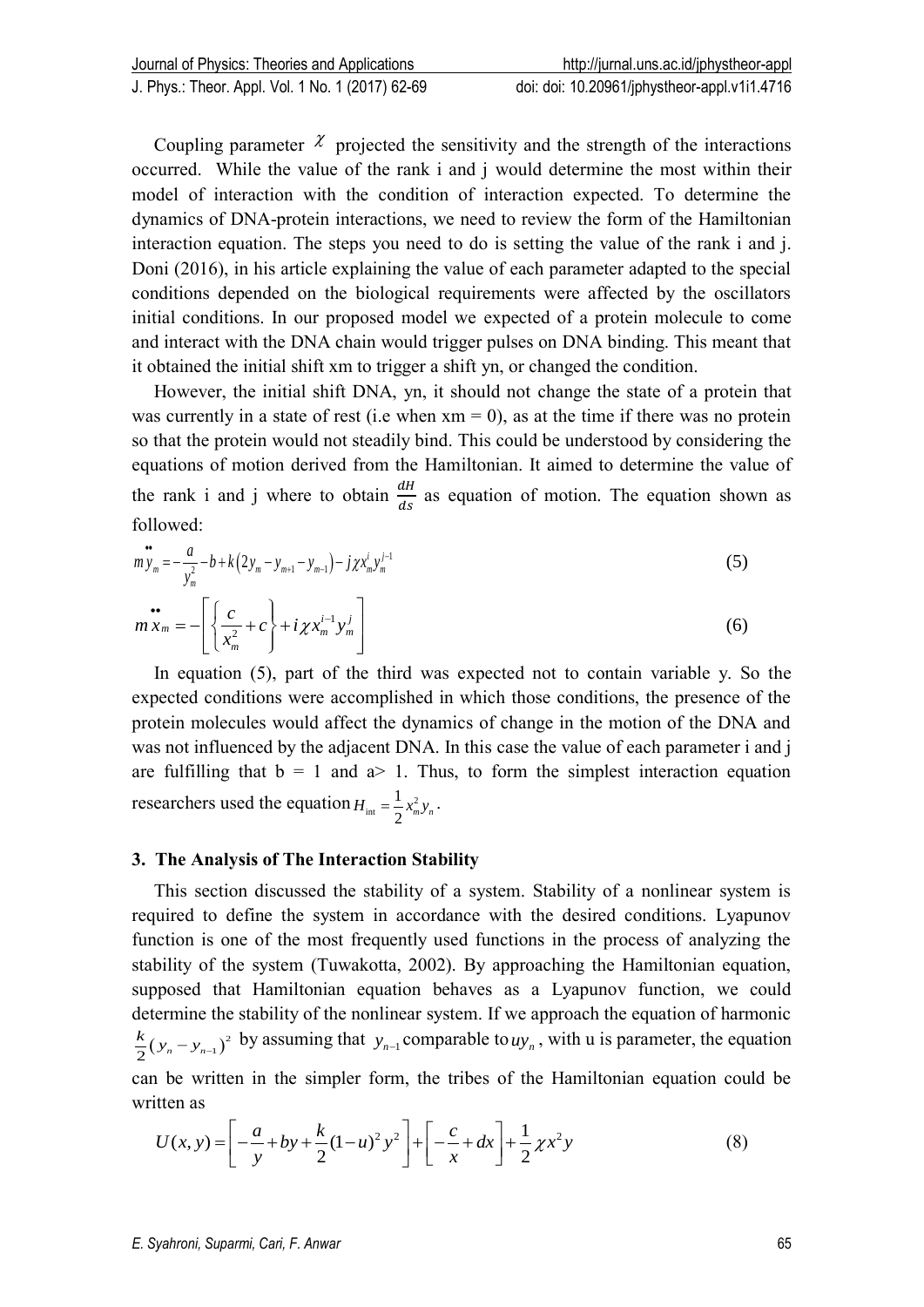The local minima can be determined with  $\nabla U(x_0, y_0) = 0$ , we obtain

$$
\left\{\frac{a}{y^2} + k(1-u)^2 y + b\right\} + \frac{1}{2} \chi x^2 = 0
$$
  

$$
\left\{\frac{c}{x^2} + d\right\} + \chi xy = 0.
$$
 (9)

The equilibrium point and stability system could be determined after we determined the value of each parameter. Meanwhile, to determine the stability of the models interaction could be done by determining the determinant of the Hamiltonian  $\det(H)_{(x0, y0)}$ . Determinants of Hamiltonian DNA could be obtained by using Hessian matrix.

matrix.  
\n
$$
\text{Det } H = \left[ k(1-u)^2 - 2\frac{a}{y^3} \right] \left[ -2\frac{c}{x^3} + \chi y \right] - \left[ \chi x \right]^2 \tag{10}
$$

For the value  $x = 0$  and  $y = 0$ , the value of the determinant of Hamiltonian was undefined. By using the approach (when the value of x and y equal to zero, and the value  $\frac{1}{\sqrt{2}}$ *n y* and  $\frac{1}{2}$ *n x* were equal to the current value of x and y near to zero) it would obtain the determinant of Hamiltonian  $det(H)_{(x0,y0)}$  was defined in any values of x and y. If the determinant value  $det(H)_{(x0,y0)} > 0$ , then the system is stable. However, if  $\det(H)_{(x0, y0)}$  <0, then the system is unstable.

#### **4. Result and discussion**

In this section, we discuss several result obtained in the previous section. By substituting eq.  $(2)$ , eq.  $(3)$ , and eq.  $(4)$  to eq.  $(1)$  than comparing with eq.  $(8)$  we

obtained the general equation of Hamiltonian as followed by:  
\n
$$
H(x, y) = \frac{p^2}{2M_p} - \frac{a}{y} + by + \frac{k}{2}(1 - u)^2 y^2 + \frac{p^2}{2M_p} - \frac{c}{x} + dx + \frac{1}{2} \chi x^2 y
$$
\n(11)

We need to set the value of all parameter to illustrate the field phase (phase portrait) of the model. In this section the value of each parameter is determined by the specified value as  $k = 2$ ,  $a = 0.02$ ,  $b = 0.2$ ,  $c = 0.01$ ,  $d = 0.1$ ,  $u = 0.3$   $\gamma = 1$ . After we substituting those parameter into the general eq. (11), by using Mat lab 2013, we plotting the phase portrait and shown by Figure 2.



**Figure 2.** Phase portraits of the systems with no initial amplitude ym=0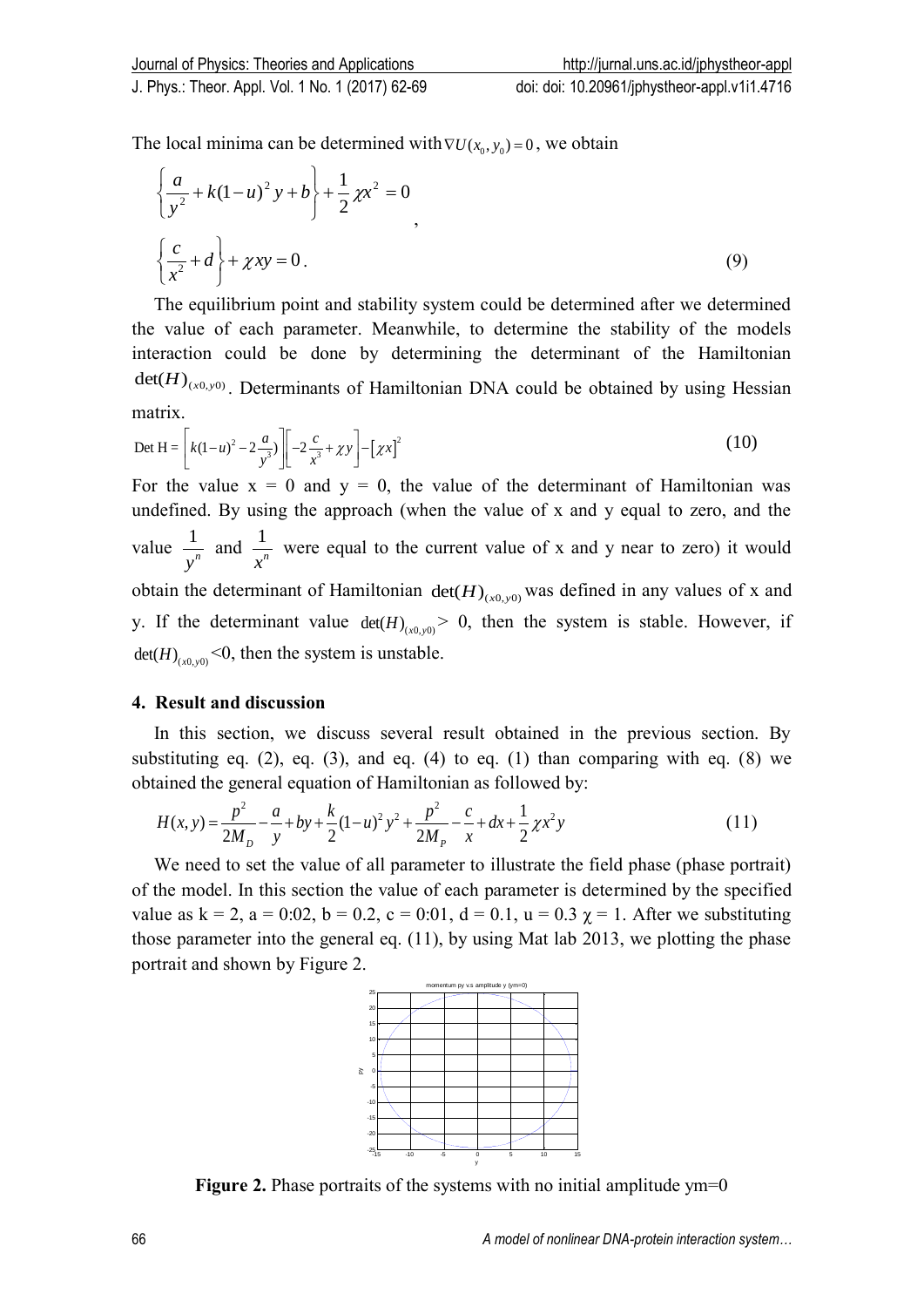-1 -0.8 -0.6 -0.4 -0.2 0 0.2 0.4 0.6 0.8 1 ∟0  $0.1$   $\vdash$  $0.2 0.3 +$  $0.4 -$ 0.5  $\overline{a}$ 0.  $\Omega$  $0.9 \frac{1}{1}$  momentum px v.s amplitude x (x=0)  $\begin{array}{c|cccc}\n\text{2} & 0.5 & & & \\
0.4 & & & & \\
0.3 & & & & \\
0.2 & & & & \\
0.1 & & & & & \\
0.1 & & & & & \\
0.1 & & & & & \\
0.2 & & & & & \\
0.3 & & 0.6 & 0.4 & 0.2 & 0 \\
0.1 & & 0.8 & 0.6 & 0.4 & 0.2 & 0\n\end{array}$ 

**Figure 3.** Phase portraits of the systems with no initial amplitude xm=0

By inspecting Figure 2 it can be inferred that the form of the trajectory of pyn with yn with no initial amplitude in xm , it is the simple trajectory for DNA dynamic. At Figure 3 shown there is no trajectory at pxn with xn because the interaction of DNA and protein has not happened yet.



**Figure 4.** Phase portraits of the systems changes in phase space trajectory due to the presence of protein

Figure 4 shows trajectory changes as a result of the relationship between momentums py with y because of the existing protein on x axis. The value of x not only affected the value of amplitude range in y axis but also caused shift of center-line as well as affected the value of momentum. In addition, the changes also happened at shift of the maximum and minimum value momentum.



**Figure 5.** the shape of the trajectory on the interaction of DNA with proteins to change by the interaction of the DNA chain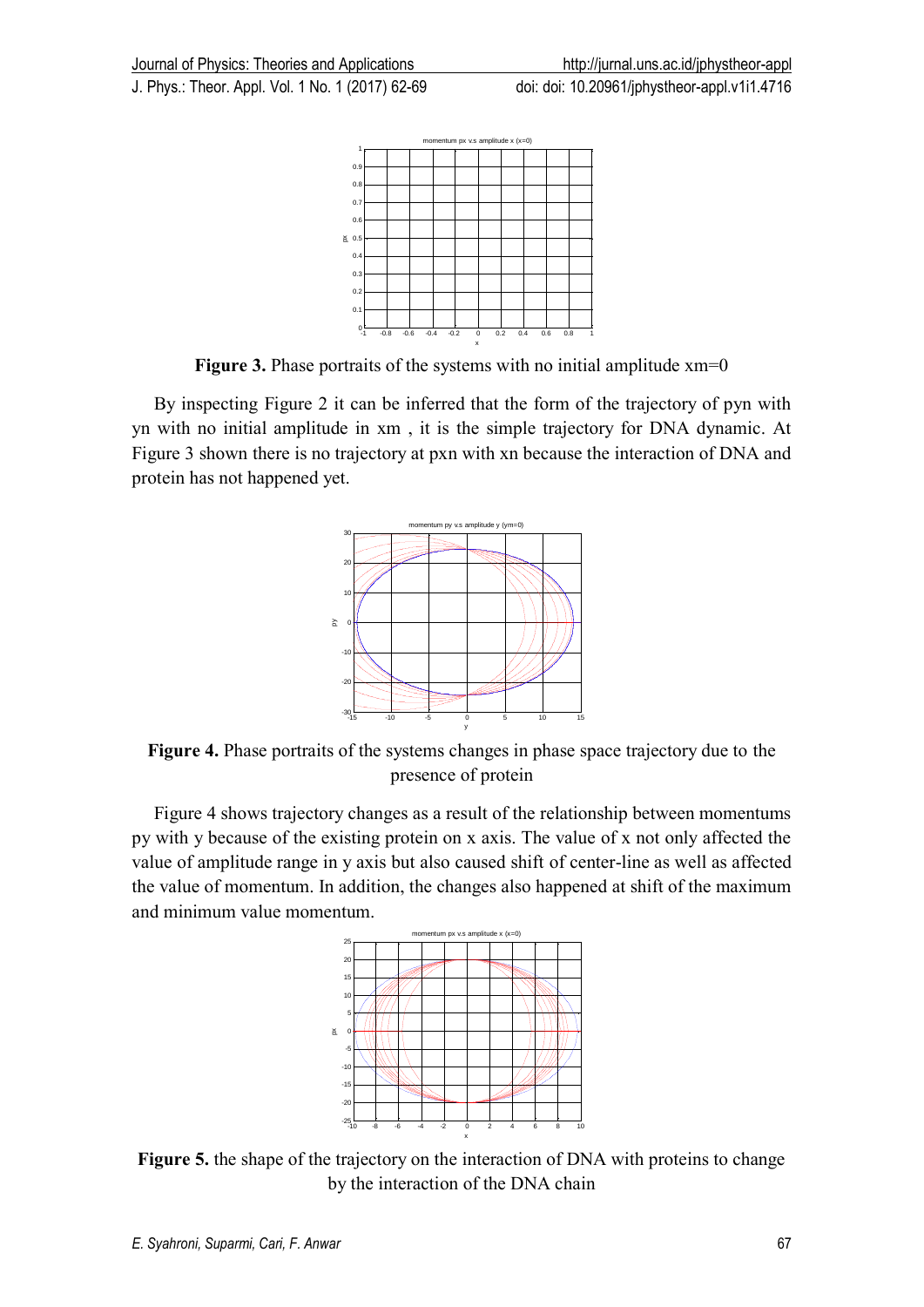Figure 5 shows trajectory changes as a result of the relationship between momentums px with x because of the existing DNA change on y axis. However, the value only affected the value of amplitude range without shifting the center-line and affecting the momentum. It's corresponding with condition at eq. (5) and (6). By substituting the value of each parameters to eq.  $(9)$  we obtained the equilibrium point at  $(0,0)$  and  $(0.39,-$ 0.40). We substitute the value of equilibrium point into eq. (10) to identify the stability. The result gives the condition with equilibrium point at (0,0) stable and (0.39,-0.40) not stable.

## **5. Conclusion**

A Model of nonlinear interactions systems of DNA-protein can be obtained using the Cornell Potential. This model is only an early step towards how to understand the interaction. The existences of molecule protein causing a shift to DNA chain, however the interaction among the molecules of DNA will not give the effect to Protein interaction significantly. In our model, the system can reached the stability with Determinant of Hamiltonian  $det(H)_{(x0,y0)} < 0$ . This condition can be obtained by treating the Hamiltonian into Lyapunov function.

## **Acknowledgments**

This Research was partly supported by Higher Education Project Grant with contract no. 632/UN27.21/LT/2016

# **References**

- Castro, L. B., & De Castro, A. S. (2013). Missing solution in a Cornell potential. *Annals of Physics*, *338*, 278-282.
- Di Garbo, A. (2016). Anharmonic longitudinal motion of bases and dynamics of nonlinear excitation in DNA. *Biophysical chemistry*, *208*, 76-83.
- Dwiputra, D., Hidayat, W., Khairani, R., & Zen, F. P. (2016, August). Nonlinear Model of the Specificity of DNA-Protein Interactions and Its Stability. In *Journal of Physics: Conference Series* (Vol. 739, No. 1, p. 012030). IOP Publishing.
- Englander, S.W., Kallenbach, N.R., Heeger, A.J., Krumhansl, J.A., and Litwin, S. (1980), Nature of the open state in long polynucleotide double helices: Possibility of soliton excitations, *Proc. Natl. Acad. Sci. (USA)* (777) :7222– 7226.
- Hamzavi, M., & Rajabi, A. A. (2013). Scalar–vector–pseudoscalar Cornell potential for a spin-1/2 particle under spin and pseudospin symmetries: 1+ 1 dimensions. *Annals of Physics*, *334*, 316-320.
- Hogan, M., Dattagupta, N., & Crothers, D. M. (1979). Transmission of allosteric effects in DNA. *Nature*, *278*(5704), 521-524.
- Peyrard, M., & Bishop, A. R. (1989). Statistical mechanics of a nonlinear model for DNA denaturation. *Physical review letters*, *62*(23), 2755.